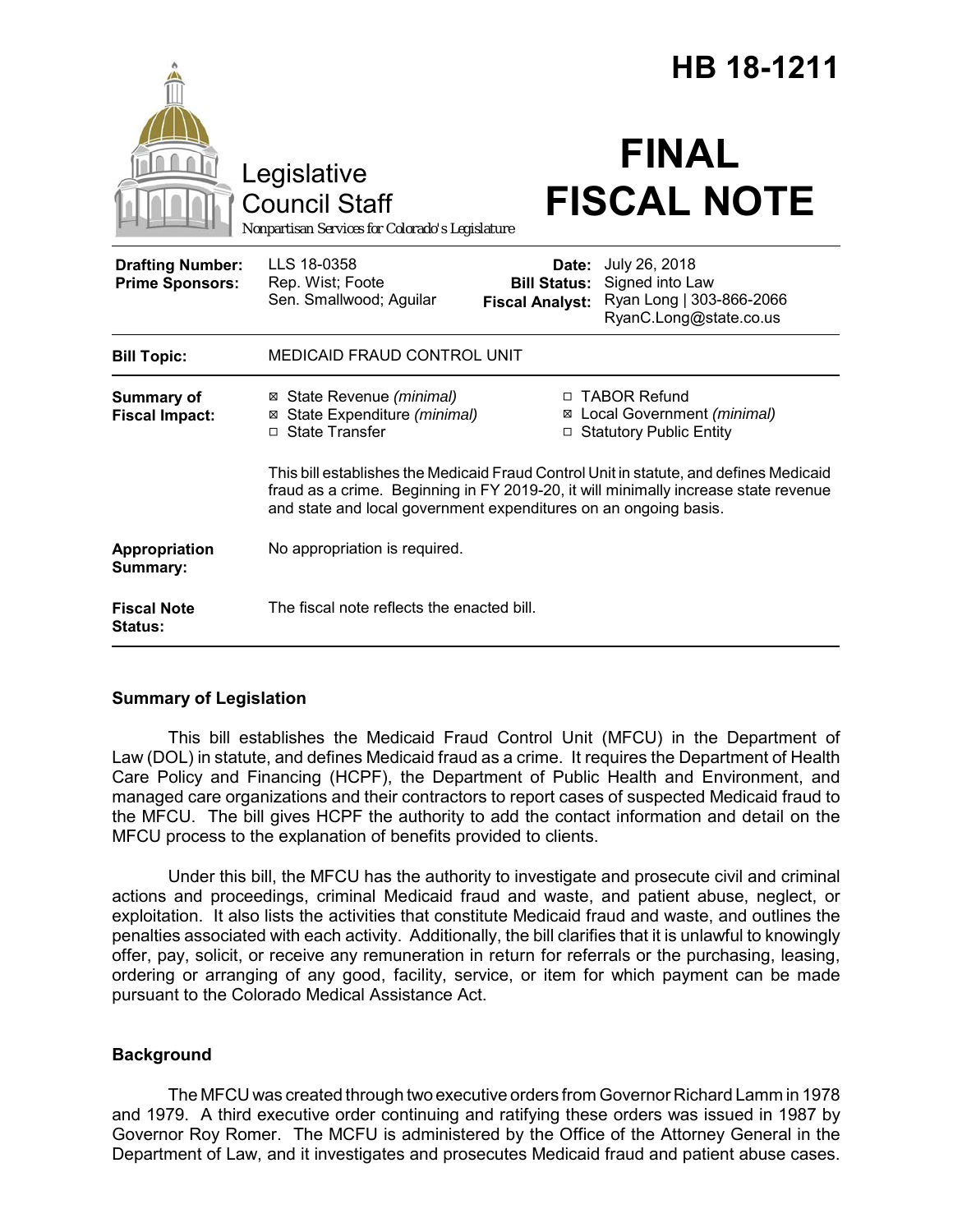July 26, 2018

The MFCU currently has 17.0 FTE; the program is funded through a federal grant, with a 25 percent General Fund match. The current grant runs through September 2018, and provides up to \$1.8 million of federal funds, with a required General Fund match of \$614,756.

### **Comparable Crime**

Legislative Council Staff is required to include certain information in the fiscal note for any bill that creates a new crime, changes the classification of an existing crime, or changes an element of the existing crime that creates a new factual basis for the offense. This bill creates the crime of Medicaid fraud. The penalty for Medicaid fraud varies depending on the amount of payments illegally claimed or received. Under current law, Medicaid fraud is prosecuted under theft and forgery statutes, which have similar penalties to the new crime created in this bill. It is unknown how many cases of theft and forgery were related to Medicaid fraud.

#### **State Revenue**

To the extent that the number of filings for Medicaid fraud increase, this bill may increase revenue from fines and filing fees to the Judicial department beginning in FY 2019-20. Medicaid fraud is currently charged as theft or fraud under current law, and any increase in the number of cases is expected to be minimal. Additionally, the new penalties for Medicaid fraud are similar to the penalties for theft, resulting in similar fine revenue.

To the extent that more state funds are recovered from people convicted of Medicaid fraud under this bill, state General Fund revenue may also increase. This revenue increase has not been estimated.

#### **TABOR Refund**

This bill increases state revenue from fines and fees, which will increase the amount of money required to be refunded under TABOR for FY 2018-19 and FY 2019-20. Since the bill increases the TABOR refund obligation without a corresponding change in General Fund revenue, the amount of money available in the General Fund for the budget will decrease by an identical amount.

### **State Expenditures**

Beginning in FY 2019-20, the bill codifies the existing MCFU into statute, which is not expected to affect workload or costs for the MCFU in the Department of Law. To the extent that formalizing the statutes of the MCFU or codifying Medicaid fraud as a unique crime increases civil or criminal cases involving Medicaid fraud, several agencies may have an increase in workload or costs, as described below

**Department of Law.** This bill defines Medicaid fraud as a crime, and workload in the DOL will increase to the extent that more people are charged for activities related to Medicaid fraud and waste. It is expected that any workload increases can be accomplished within the existing appropriations to the department.